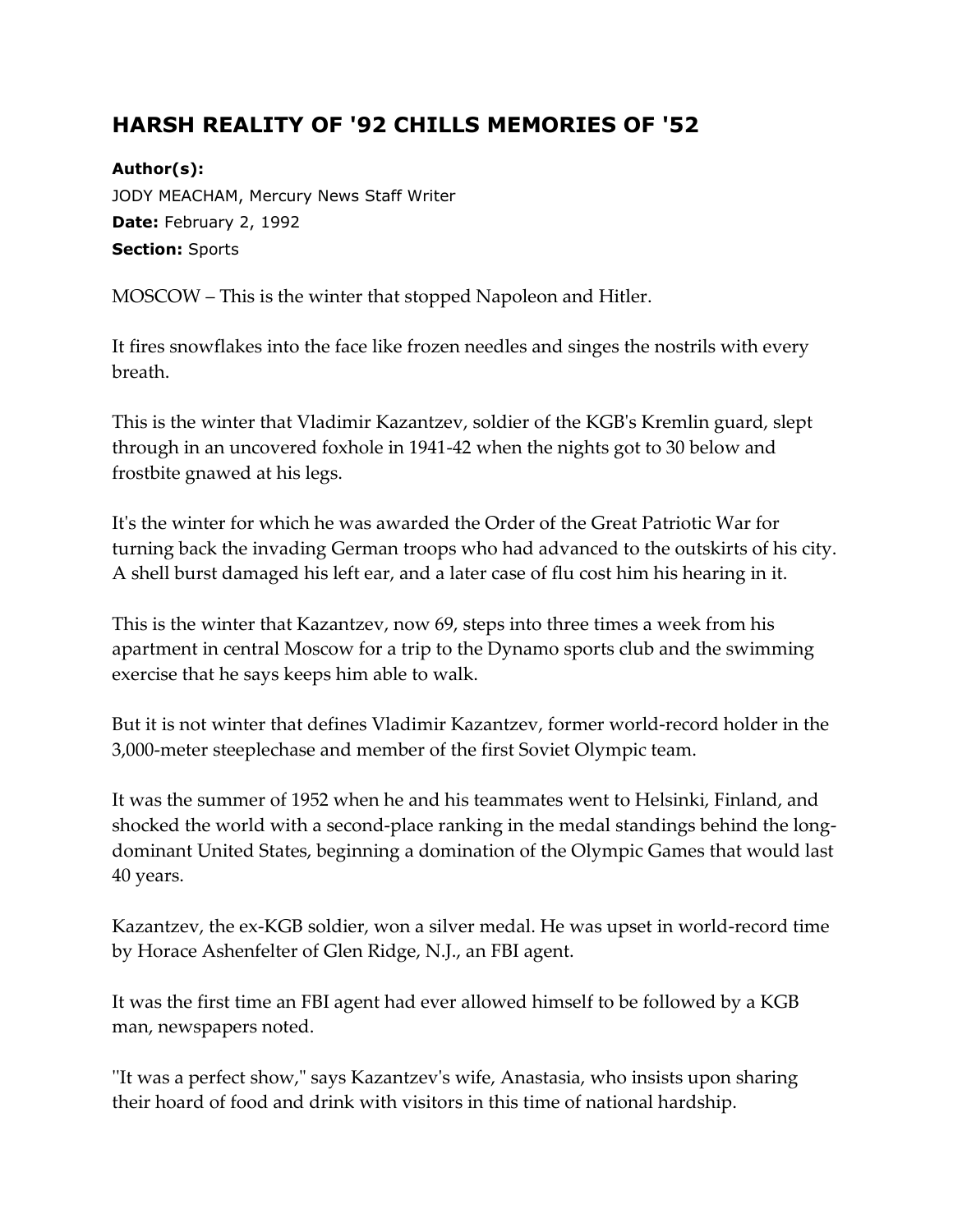There are toasts of vodka from tiny crystal goblets bought during Kazantzev's travel abroad as an athlete and later as a national coach. On fine china are pickles, potatoes, pirogies, bacon and the cabbage Anastasia Kazantzev salted last summer.

The Russian winter warms.

The Kazantzevs have occupied the same two-room flat since 1953. They raised their son and daughter in it; the walls and cabinet shelves are covered with mementos of a life in sport and the military.

They are retired now, struggling to live when inflation is plundering their pensions, fervently hoping the collapse of their nation will not result in civil war.

''The optimism we have keeps us going," Kazantzev says.

The czars sent teams to the 1908 and 1912 Olympic Games. The Russian Revolution and the preoccupation of the communist government with political matters kept the nation out of the Olympics between the two world wars.

The Soviet Union, nearly devastated by World War II, was too poor to field a team for the '48 Games in London, so Helsinki marked its Olympic debut.

Kazantzev had won his first Soviet national steeplechase championship two years earlier, when he and his wife lived in a one-bedroom apartment in Moscow. The flat was too hot for him to sleep in during the summer.

''A national champion of the Soviet Union had no place to sleep," Anastasia says. "In summers he went to the neighbor's to sleep on the balcony. The neighbor was a lady, but she performed no tricks."

His memories of Helsinki and meeting the U.S. athletes are rich. Ashenfelter gave him a small patch embroidered with red and white stripes and a blue field with white Olympic rings.

It rests beside the red sash to which are pinned his national championship medals and the Olympic medallion that he keeps on a cabinet shelf.

Ashenfelter led the race until the last lap, when Kazantzev pushed to the front. But Kazantzev stumbled slightly on the water jump and was passed with half a lap remaining.